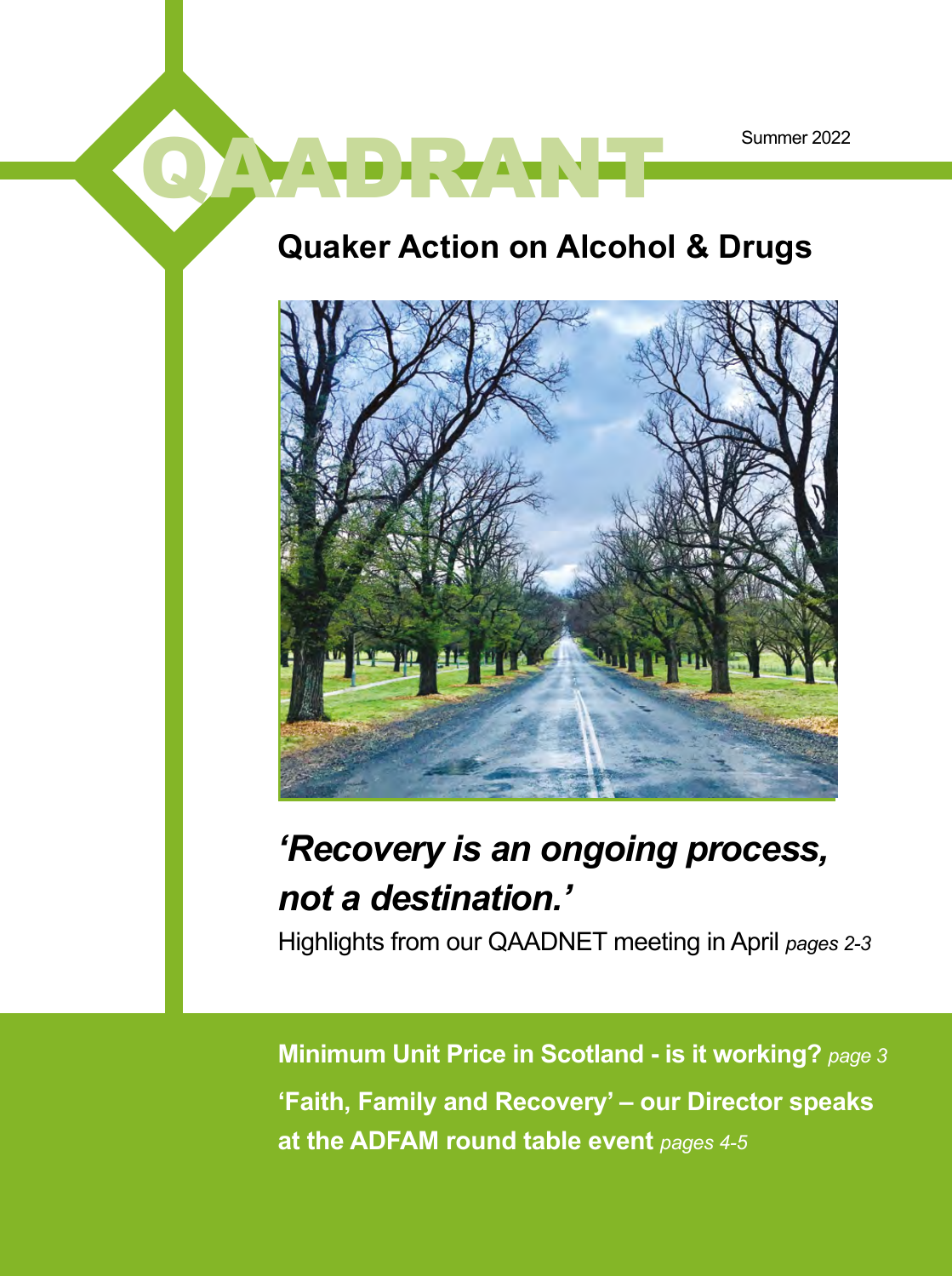

# **Moving On: QAADNET Meeting 30th April**

*We were very pleased to welcome our speaker, Brajna Greenhalgh, to our recent online QAADNET meeting, and to be joined by Friends from around the country once again. With her colleague at the University of Bangor, Dr Lee Hogan, Brajna is co-Director of Helping Groups to Grow, which has developed three programmes to support people struggling with drug and/or alcohol problems in Wales.* 



Brajna began by describing the three programmes in detail. The first two are aimed at people before they enter treatment: **Nudge** engages people who are still drinking and/or using and have yet to decide if they want to make changes in their lives; **Pathways to Recovery** then encourages those who have accepted the need for change but are still unsure how to take the next step. Brajna pointed out that they often feel ambivalence at this point - seeing the benefits of change but also wanting to avoid the pain of recovery. To overcome this, it is important that workers and volunteers avoid coercing or lecturing anyone, but instead they model positive behaviours. If they commit to change, participants can then be referred to treatment.

**Moving On In My Recovery (MOIMR)** is the most substantial of the three programmes. It

offers support to people who have left treatment and are in early recovery to stay sober and rebuild their lives. Each of the 12 weekly group sessions focuses on a different aspect of life such as relationships, work and finances. Crucial to its success has been the direct involvement of people in recovery in its design and facilitation. There is now a 'legacy' programme too so that people can continue supporting each other after they complete the programme if they wish, echoing Brajna's point that *'recovery is an ongoing process, not a destination.'*

She then explained the Acceptance and Commitment Therapy (ACT) approach and the Vulnerability Model, developed by Dr Hogan, on which the programmes are based. The basic premise is that humans are 'hard wired' to avoid pain and do this by developing various strategies: 'positive' (e.g. focussing on exercise or work) or higher risk (e.g. substance use or gambling). Substances also offer rewards (relaxation, 'a buzz'), whilst activities such as exercise can become compulsive. When a problem develops, it creates new sources of pain - guilt, shame, self-judgement – which can lead to continued and increased use.

We may get 'fused' with negative thoughts and memories, blocking learning and eliminating curiosity about life and change. Using ACT, MOIMR encourages participants to accept and 'lean in' to difficult feelings rather than avoid or deny them, and to commit to change. In this way, they 'make space' for new experience and growth.

MOIMR focuses on values rather than goals. Brajna argued that when we have a list of things we must or should do, we are almost bound to fail! By contrast, our values can provide a stronger, more consistent foundation for change and, by using them as our compass, we are more likely to move in a positive direction.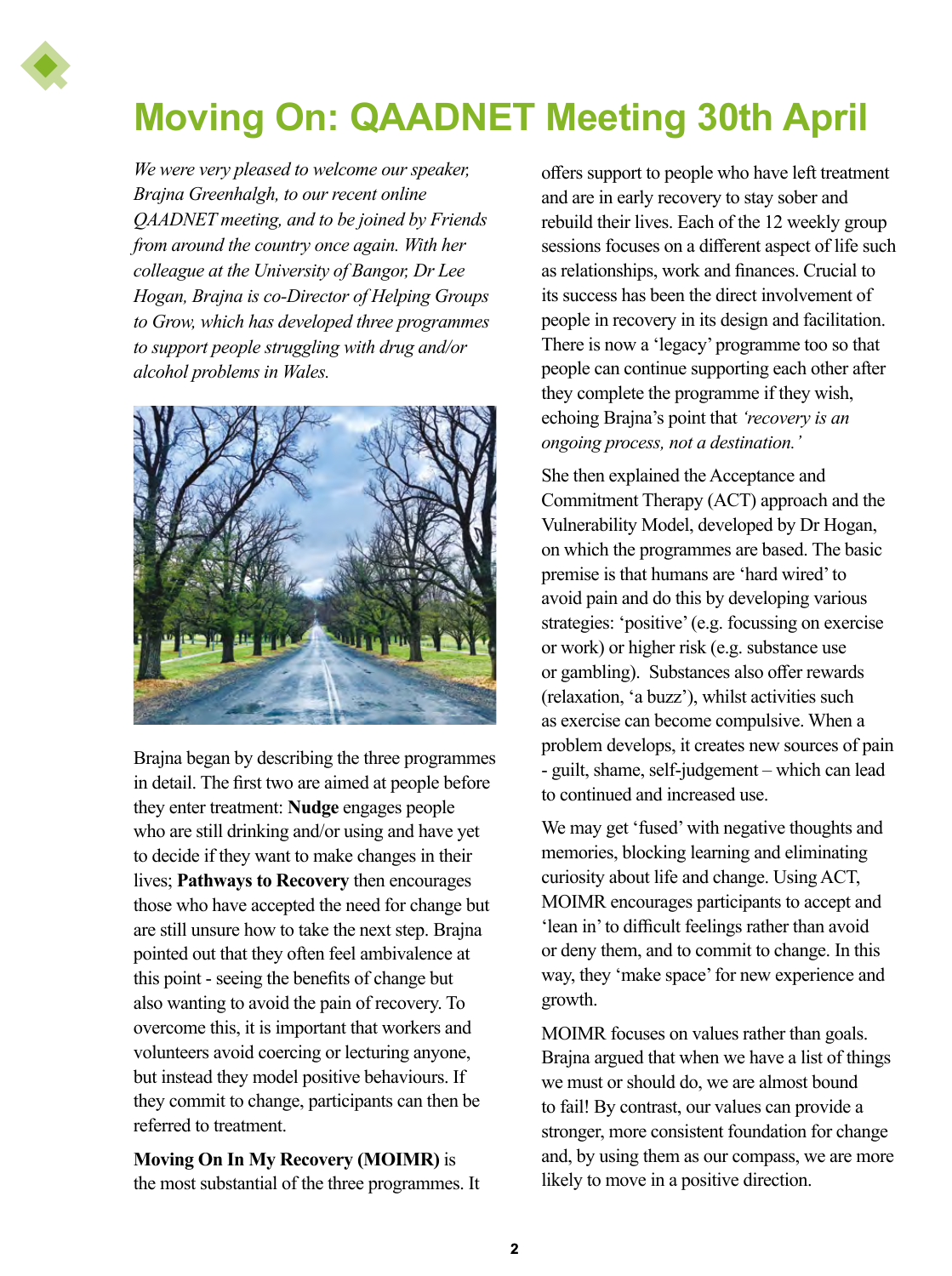

Brajna finished by telling us about the MOIMR app. Launched in April, it is available free of charge for phones, tablets, PCs and laptops in any location, including abroad. It contains all of the programme's elements; additional resources such as contacts for external support; daily inspirational readings; and a tool for setting and tracking objectives.

*A recording of Brajna's presentation is available via our website:* <http://qaad.org/woodbrooke>

Please contact our Director if you would like a copy of Brajna's presentation slides. Further information about MOIMR, including two short films made by former participants about their experience of the programme, is available on the website[:https://www.moimr.com/](https://www.moimr.com/)

### **QAAD events in 2022:**

QAAD events in 2022: We are planning to hold further online meetings this year. If you would like to be added to the events mailing list, please contact our Director, Alison. Details will also be posted on our website and in future issues of QAADRANT.

# **Minimum Unit Price in Scotland – is it working?**

This population Public Health Scotland (PHS) has published its latest report on the impact of Minimum Unit Pricing (MUP) on harmful and dependent drinkers. Media reports stated that alcohol sales had not fallen and that some people had cut back on food and utilities because alcohol had become more expensive. However, the report's findings are mixed and more nuanced. The study's leader, Professor John Holmes (Director of the Sheffield Alcohol Research Group) stressed that dependent drinkers responded to MUP in different ways: *'Some reduced their spending on other things but others switched to lower-strength drinks or simply bought less alcohol. It is important that alcohol treatment services and other organisations find ways to support those who do have financial problems, particularly as inflation rises.'*

Purchases by 'hazardous' (i.e. non-dependent) drinkers fell by 3.5% and there was no clear evidence of the negative consequences anticipated by anti-MUP campaigners such as

increased crime, shifts to other drugs and acute withdrawals.

Helen Chung Patterson (PHS Public Health Intelligence Adviser) said that this was a *'diverse group with complex needs' and 'many are likely to drink low-cost high-strength alcohol affected by MUP and are at greatest risk from their alcohol consumption. This population therefore [has] the potential to benefit the most from MUP but may also continue to experience harms.'*

Laura Mahon (Deputy Chief Executive, Alcohol Focus Scotland) called for increased investment in treatment services, commenting: *'At a population level MUP appears to be having positive benefits. We've seen a sustained decrease in how much we are drinking overall since the policy was implemented. Alongside this there have been encouraging reductions in hospital admissions from alcohol-related liver conditions and an initial 10% fewer alcoholrelated deaths in 2019.'*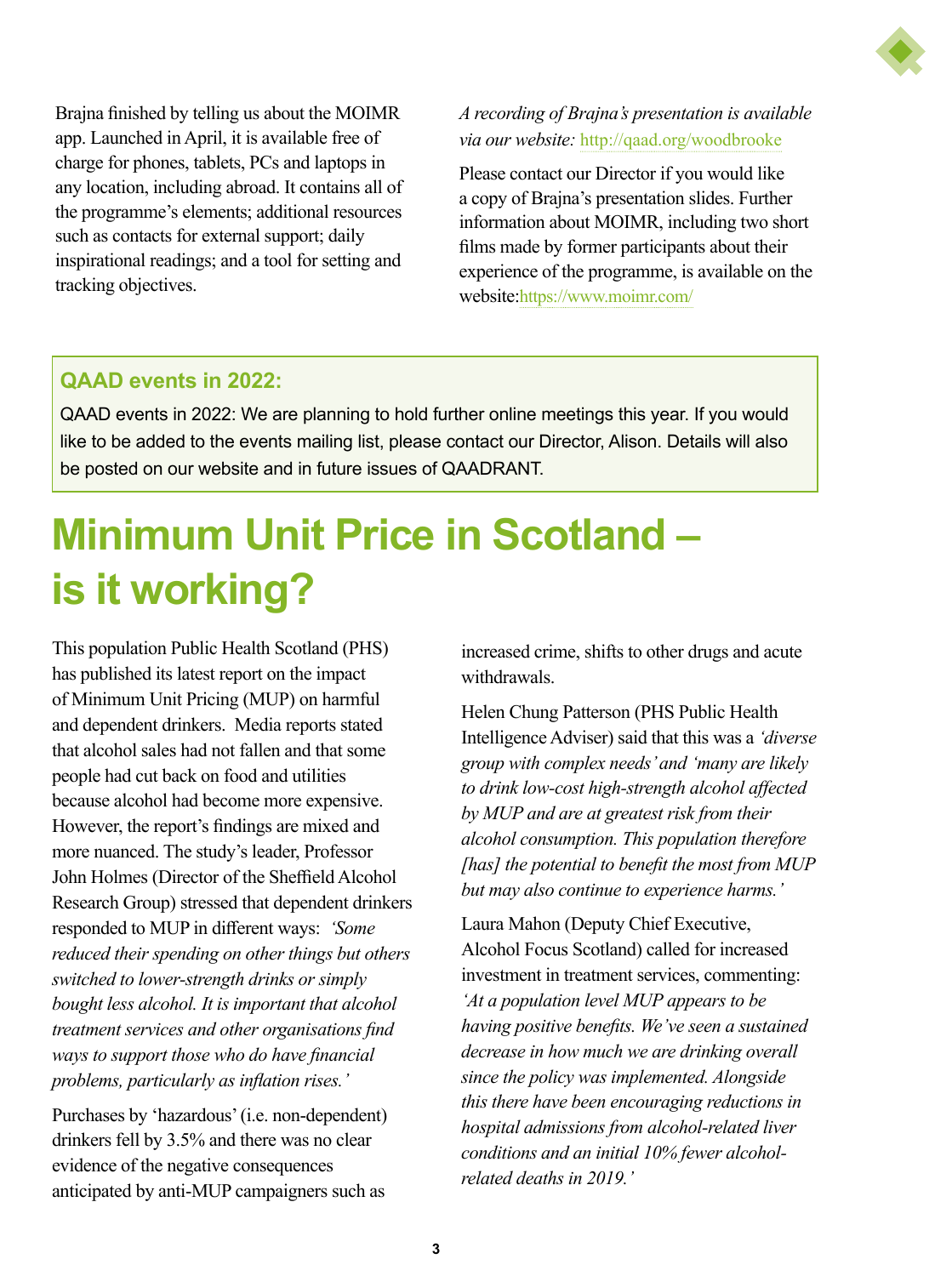

## **Faith, Family and Recovery**

*In May, QAAD Director, Alison Mather was one of two speakers at this 'round table' meeting, arranged jointly by ADFAM and Alcohol Change UK. Representatives from charities and addiction services joined academics and politicians to discuss how faith communities could improve support for people struggling with addiction, and how support services could develop a better understanding of the role faith plays in service users' lives.* 

*In her talk, Alison reflected on many years of listening to close others' stories about coping with addiction within the family, and the spiritual dimension of recovery for those following a 12-step programme. She explained aspects of Quaker faith, and the response of Quaker meetings to Friends in need of support. Here is an excerpt from her talk:*

'I've heard it said that when addiction enters the home, trust is the first thing to pack its bags. Trust is the bedrock of all relationships but it can be almost impossible to sustain when faced with the denial, secrecy, and manipulation which characterise addiction. Families are left to navigate their lives without solid ground or route map, searching for solutions and strategies and being faced time after time with the reality that nothing they do seems to make any significant or lasting difference. We know that isolation is so harmful for these families but that it often acts as a protective shield – one that can, over time, evolve to feel more like a prison.'

Trust is also fundamental to the experience of faith. Trusting that God, however this is conceived or understood, will not desert us when we're in crisis, when hope has been exhausted. Trusting that, eventually, this too shall pass. Does this help when faced with such a harsh and

relentless catastrophe? I think it certainly can - for some people, sometimes. For others it is more complicated.

During conversations with Friends, I ask if they have been able to talk about their situation with members of their local Quaker meeting. I'm saddened by how often they say that they've tried, but the response hasn't always been very helpful. That's not to say that people have been deliberately unkind. But some say they've felt judged or that the other person seemed uncomfortable and simply unable to understand or empathise with them. Many have not talked about it at all, finding it just too difficult to overcome stigma and embarrassment.

A central tenet of Quaker faith is that there is 'that of God in everyone'. We're encouraged to look beyond personal or social differences, challenging behaviour or opinions we don't agree with and try instead to focus on compassion. Yet, I've had conversations with Quakers who speak in terms of 'us' and 'them' – assuming that harmful substance use is not part of the Quaker experience. I want to say this because I feel it's important to acknowledge openly and honestly some of the weaknesses within faith communities, including my own, when responding to people struggling with the impact of addictions.

So what role can faith play? I think that there is no single or simple answer. It can vary in its strength and meaning in someone's life over time. When coping with the impact of addiction, those with a strong faith can find that it's tested to breaking point, with so many prayers apparently unanswered. Others find that their faith is a vital source of comfort and guidance and it has been strengthened. And, of course, many will have been well supported and nourished with kindness by their faith communities. Faith, as with so many aspects of our lives, can ebb and flow. Indeed, as Quakers,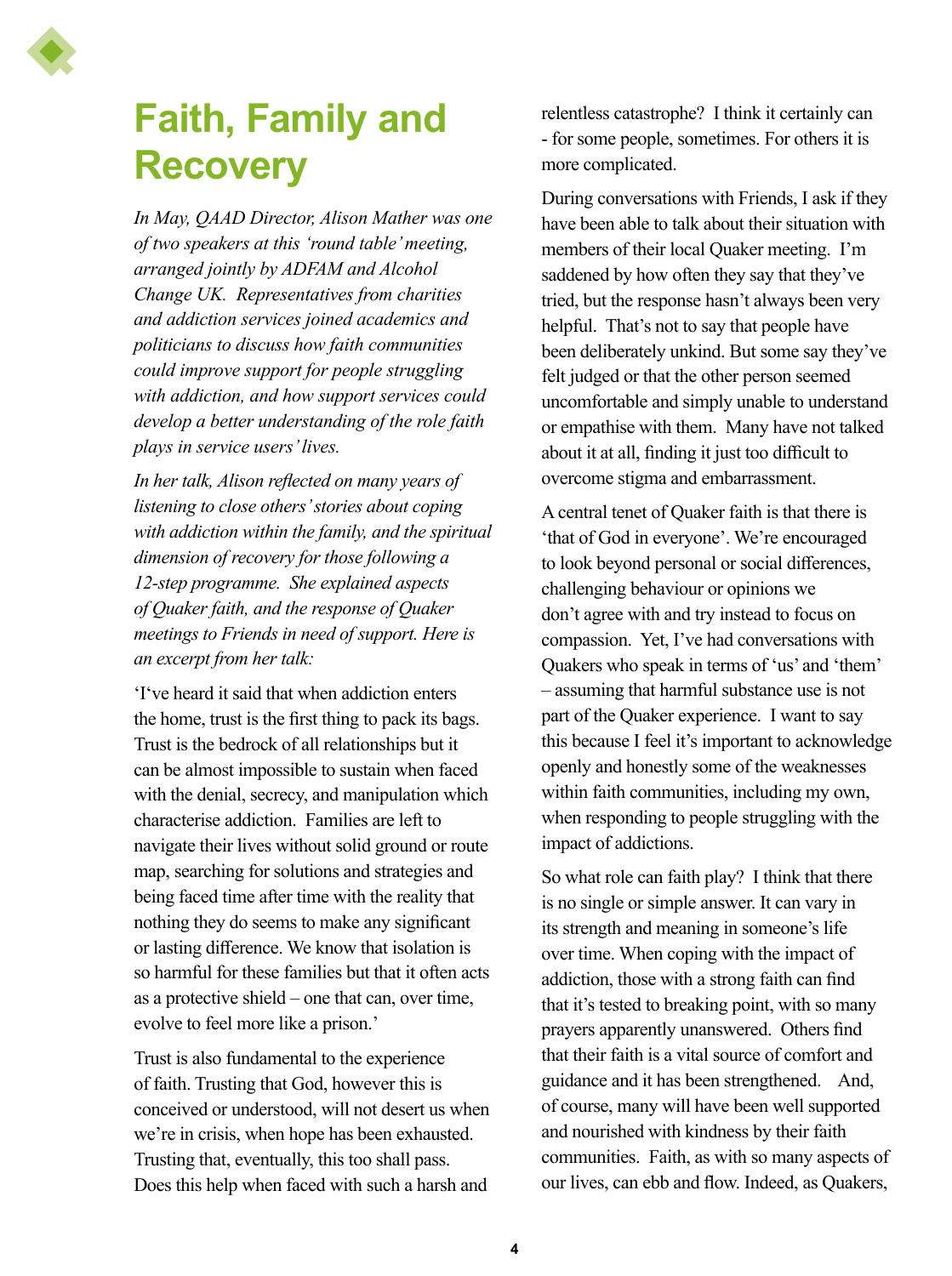we are encouraged to 'come regularly to meeting for worship even when you are angry, depressed, tired or spiritually cold.'

We know that family members and friends find it extremely difficult to focus on life beyond the immediate chaos and fears of potential disaster, to remain in contact with what they need practically, emotionally and spiritually. Families also need to recover and I'm not sure that this is always obvious, beyond relief from chronic stress and exhaustion. Once again, there's no solid ground. Trust has to be rebuilt with the shadow of relapse always waiting in the wings.

Speaking to a clinical psychiatrist several years ago, she observed how difficult families can find it to adapt when their loved one enters treatment. Family dynamics change and the hope that once the drinking/using stops, they will 'get their loved one back' is replaced by the realisation that everyone has changed and different relationships need to be developed.

Not everyone who has a faith wears it on their sleeve. Some talk openly about it, for others it's entirely private. In an increasingly secular world, it can be something people avoid talking about. And if you don't have a faith yourself, you may assume it's better not to raise it – perhaps through fear of offending someone – and to leave faith communities to do the 'god' bit, forgetting that they can also 'get it wrong'. One thing's for certain: if faith is present in someone's life, it will be significant. Perhaps a willingness to be openminded and show interest when someone raises it could help build understanding and, in doing so, develop their trust in us when they most need it.'

*Another meeting is being held to continue these discussions in the autumn. We would be very interested to hear your reflections on how faith and Friends have supported you, and suggestions on how this might be improved. All contact with QAAD is held in strictest confidence.*

## **\* News update \* News update \* News update \***

#### **NEWS: Gambling**

**Gamling Act Review:** The government's White Paper on the Gambling Act 2005 review has been delayed once more. Despite assurances by Chris Philp MP (Parliamentary Under-Secretary of State for Tech and the Digital Economy) that it would be published in May, QAAD understands that it may now be in July or after the summer recess.

**Gambling-related suicide:** An inquest into the death by suicide of Jack Ritchie in 2017 concluded in Sheffield in early March. Jack became addicted to gambling on fixed-odds betting terminals (FOBTs) whilst still at school. His parents, Liz and Charles, have since founded the charity Gambling with Lives which campaigns for gambling reform. This was the first inquest to include whether the government had breached its duty to protect someone's right to life related to gambling addiction. It investigated Jack's death and also what treatment and information was available to Jack and his family. In his narrative verdict, the coroner, David Urpeth, did not rule that the state

had directly breached its duty of care. However, he said that 'warnings, information and treatment for problem gamblers at the time of Ritchie's death were woefully inadequate and failed to meet Jack's needs.' He highlighted the need for more GP training about gambling disorders, and will write to government departments and gambling agencies about how future deaths could be prevented.

#### **Drugs**

Sadiq Khan launched the London Drugs Commission in May, fulfilling a commitment he made during his re-election campaign last year. It is chaired by Lord Charlie Falconer QC (former Lord Chancellor and justice secretary) and comprises a panel of independent experts in criminal justice, public health, politics, community relations and academia. It will consider evidence from around the world on the outcomes of various drug policies and will make recommendations for City Hall, the government, the police, the criminal justice system and public health services.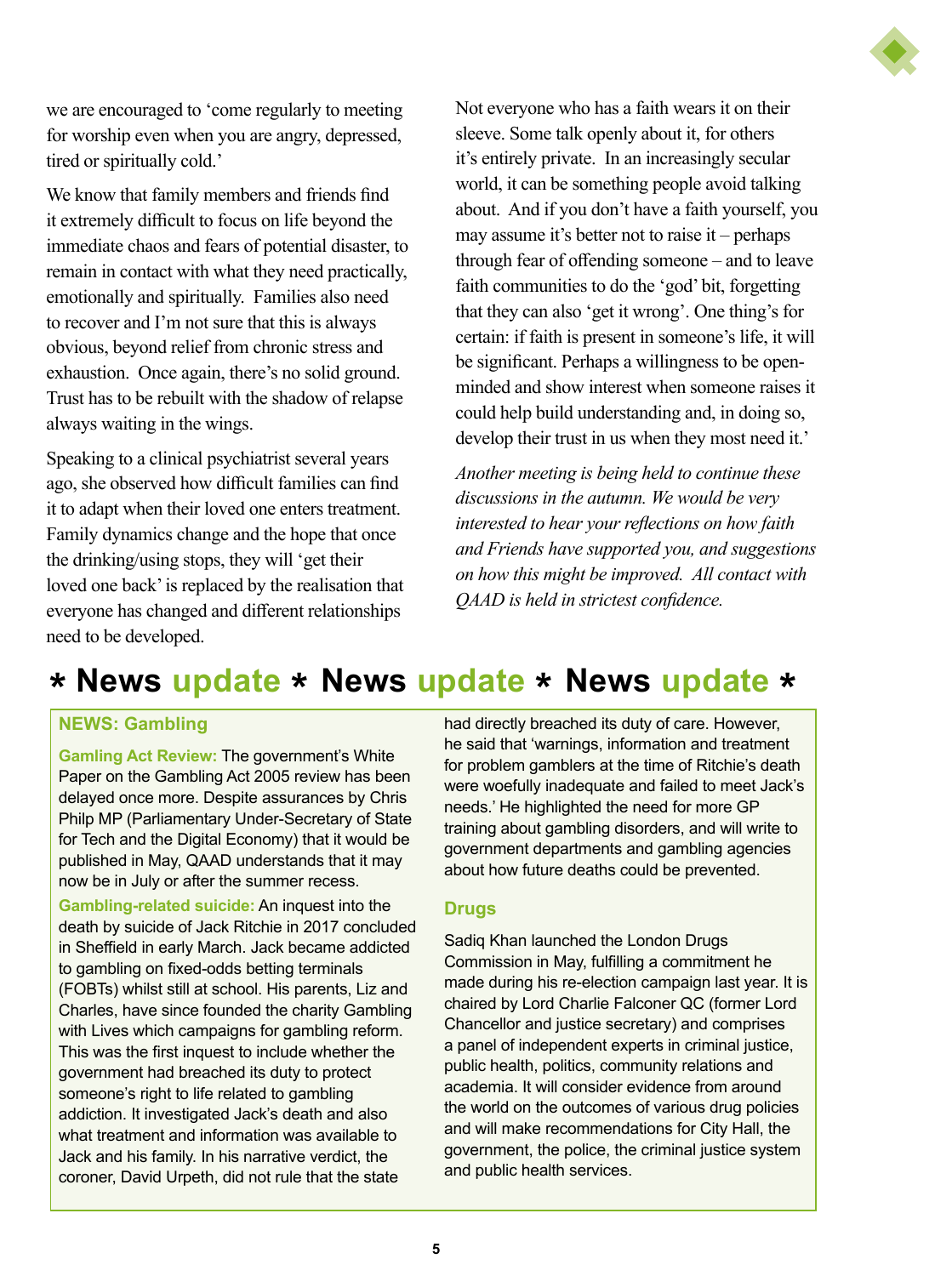# **Faith, Trust and Recovery**

*This is the second part of the article written by Rhiannon (Shetland LM), part one being published in our Spring issue. Here, she continues to reflect on her personal experience of recovery and, in particular, the important role of faith, trust and acceptance.*

I drew this peerie (a Shetland word meaning tiny) diagram when my AA buddy and I were discussing the AA process.



At the bottom of the spiral we have the 'gift of despair' and are willing to have faith to do anything to escape from what and where we are. The longer we are willing to trust the program, the more we learn and grow. At some point, we may become overconfident, our willingness flounders or we stop trusting and we return to our addictive behaviour patterns until we feel desperate enough to try again.

This takes us to the idea of power and acceptance. AA views powerlessness as a powerful tool, a sort of liberation through surrender. The more we try to control things around us, the more scared we become because we can't control every outcome. Fear makes us try to control more and more and a downward spiral brought on by 'self-will' ensues. When we see and accept what we are powerless over, we find a new freedom and energy to focus on changing the things that we do have power over and become more likely to achieve our primary goal – to stay sober.

Steps 4-9 in AA provide a structured way of identifying things we have done wrong, accepting what we have done, talking to someone about them, identifying ways to make amends, doing that and learning not to repeat our mistakes. This requires a massive amount of trust in others since it requires talking about our worst deeds. On the plus side, we start to find our true selves and, as we lay our pasts to bed, we learn to trust and accept ourselves. We often find that we start to become accepted and trusted by others too.

I am finding a sense of serenity and safety that I didn't believe even existed. However, practising trust, powerlessness and acceptance is a daily activity. I feel such freedom when I am able let go. Some days I lean more heavily on my Higher Power, some days more on my support network, friends and family. All are essential for my spiritual health and sobriety. When I stop trusting and start to depend on my own resources too much I tend to get exhausted and overwhelmed.

When we have been sober for a reasonable length of time the challenge changes a bit. We have to decide what to prioritise or we will relapse. It's easy to want to do too much and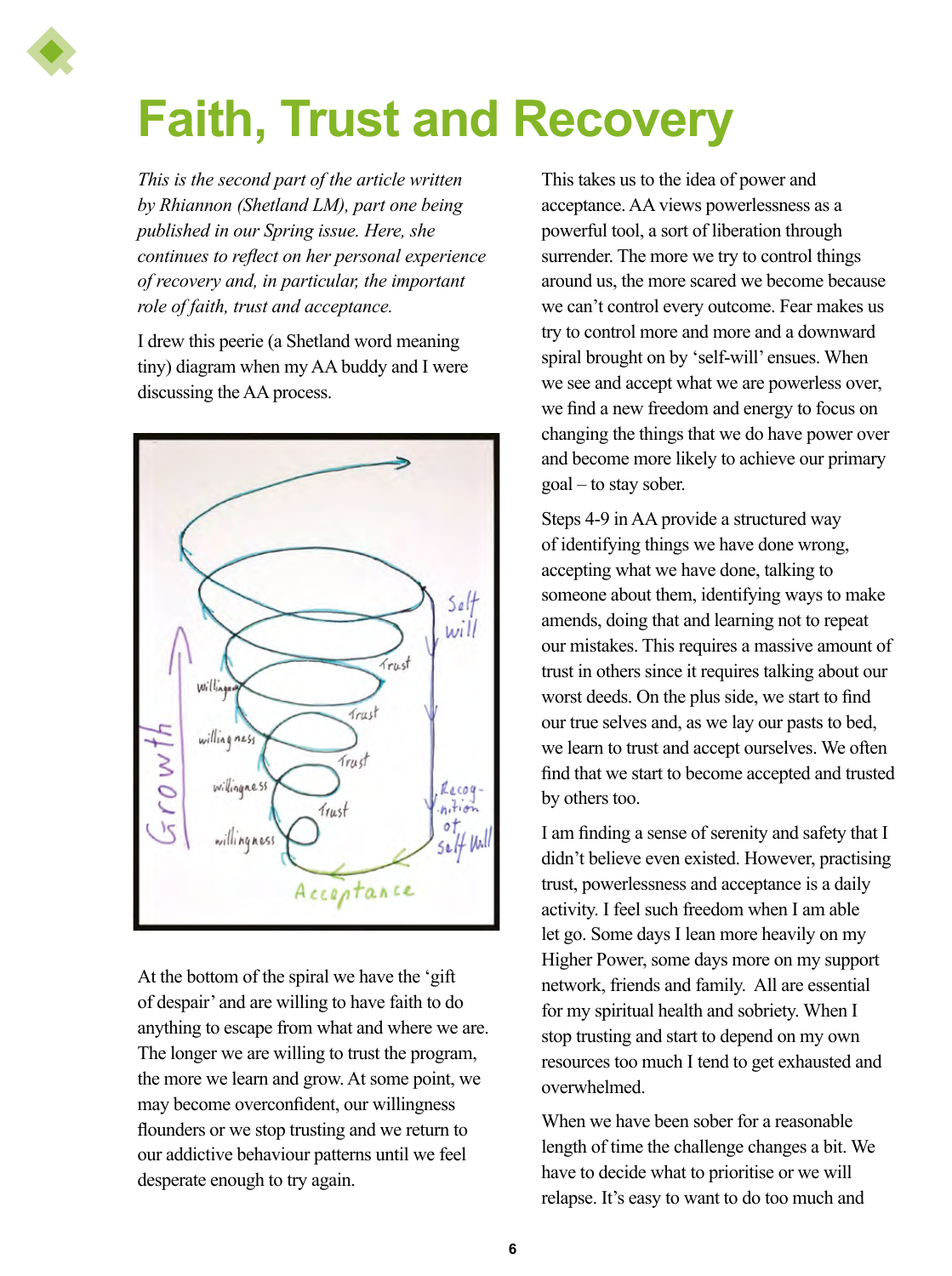many of us need extra help to process trauma or deal with health issues. We learn to simply 'do what we can if we can' and then 'trust the outcome' by using a 4-step process which can be applied both to 'in the moment' situations and to longer term planning:

- 1.Pause recognise that something is wrong/a decision to be made
- 2.Pray this could be seen as meditation, contemplation etc.
- 3.Speak to someone about the issue (to get another perspective) and then do what needs to be done (if that is necessary)
- 4.Help someone else distraction is used as a way of letting go of worry over the outcome

Here again, trusting is absolutely key. We have to trust our choice of what and who to ask (faith in ourselves). We trust them as individuals emotionally (faith in friend/family etc). We then weigh up their actual response to our question (faith in theirs and our own cognitive abilities) and trust the decision that we make (faith in ourselves). Later on, we trust that we and those around us will be able to cope with the outcome (faith in humanity). I have found that I still need to practise this regularly or it becomes more difficult to do.

The 12-Steps are the process that we work through to reach a stable, sober state and some people redo them regularly as a way of coming to terms with their changing understandings of their past. The steps become a way of life and can give a person who feels that they have 'wasted their lives' a purpose. The final step, 'helping others', is a great gift. Viktor Frankl, a psychologist who survived the WW2 concentration camps, refers to it. Having a purpose that is existential (greater than the self) allows individuals to overcome unimaginable hurdles and challenges. Often that can be what staying sober feels like.

*You do not need to know precisely what is happening, or exactly where it is all going. What you need is to recognize the possibilities and challenges offered by the present moment, and to embrace them with courage, faith and hope.* 

Thomas Merton

## **Would you be interested in becoming a QAAD Trustee?**

Over the coming year, QAAD is keen to appoint some new trustees to support our work. If you share our concerns and would like to be considered, we would be very pleased to hear from you. For an informal discussion about what would be involved , please contact our trustee Tim James: [trjames@doctors.org.uk](mailto:trjames%40doctors.org.uk?subject=) or our Director, Alison Mather: [alison@qaad.org](mailto:alison%40qaad.org?subject=) Post: PO Box 34, Bristol BS6 5AS

### **Talking things through**

Although we do not offer a counselling service, please call or email our Director, Alison Mather, if you would find it helpful to talk things through with someone who understands and can provide details of specialist sources of support. All contact with QAAD is held in strict confidence.

Tel: 0117 9246981 Email: [alison@qaad.org](mailto:alison%40qaad.org?subject=)  Post: PO Box 34, Bristol BS6 5AS

### **QAAD membership**

From time to time, Friends ask us about QAAD 'membership' and how they might join. QAAD is not a membership or subscription body. Our support, events and resources are free and accessible to all those who wish to use them.